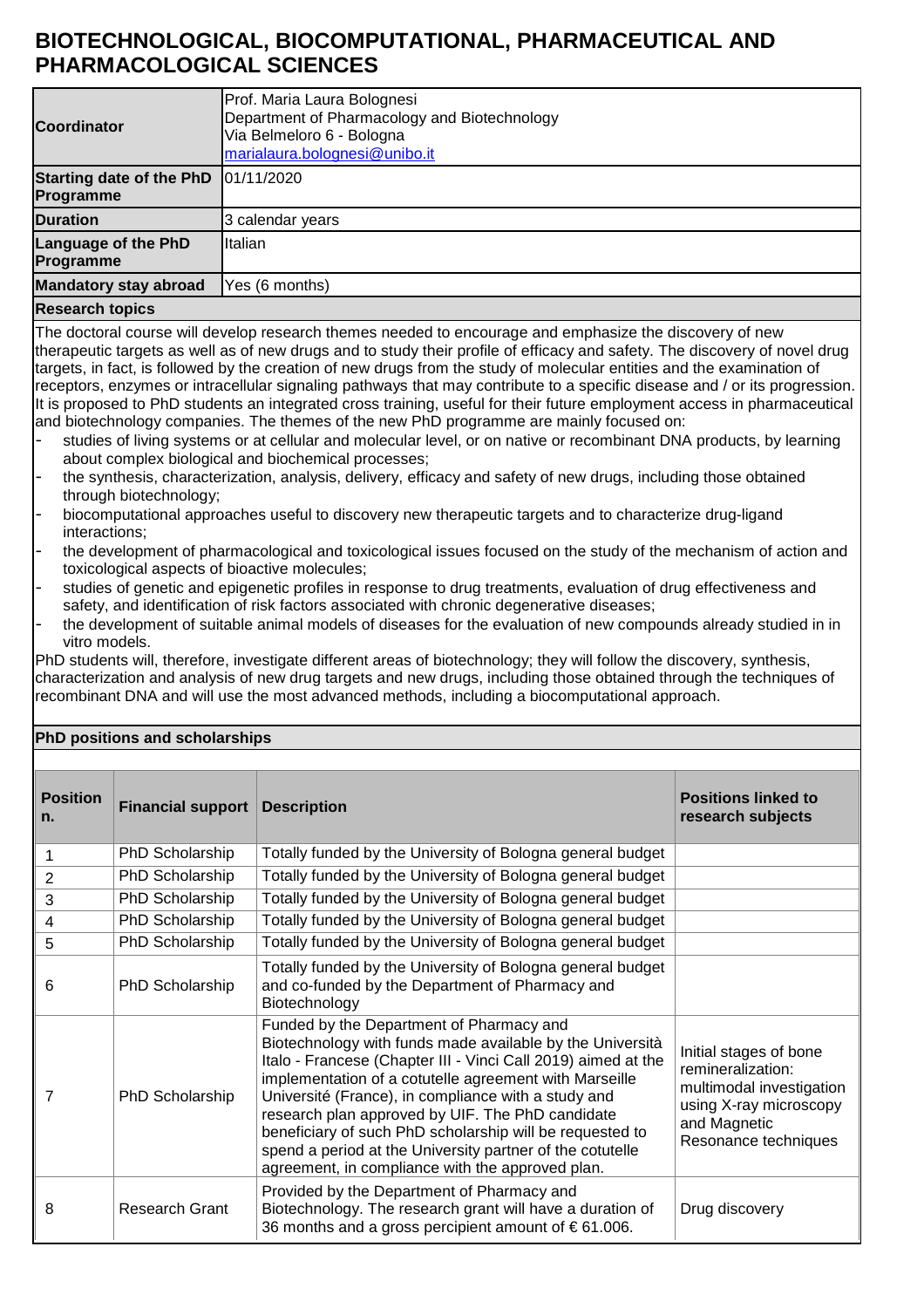| 9                                                                                                                                                                                                                                                                                                                                                                                                                                                                                                                                                                                                                                                                                                                                                                                                                                                                                                                                                                                                                                                                                                                                                                                                                                                                                                                                                                                                                                                                                                                                                                                                                                                                                                                                                                                                                                                                                                                                                                                                                                                                                                                                                                                                                                                                         | <b>Research Grant</b>                                     | Provided by the Department of Pharmacy and<br>Biotechnology. The research grant will have a duration of<br>36 months and a gross percipient amount of $\epsilon$ 61.006.                                                                                                                           |                                                                                                                                                                                                                                                                                                        | Drug discovery |  |  |  |
|---------------------------------------------------------------------------------------------------------------------------------------------------------------------------------------------------------------------------------------------------------------------------------------------------------------------------------------------------------------------------------------------------------------------------------------------------------------------------------------------------------------------------------------------------------------------------------------------------------------------------------------------------------------------------------------------------------------------------------------------------------------------------------------------------------------------------------------------------------------------------------------------------------------------------------------------------------------------------------------------------------------------------------------------------------------------------------------------------------------------------------------------------------------------------------------------------------------------------------------------------------------------------------------------------------------------------------------------------------------------------------------------------------------------------------------------------------------------------------------------------------------------------------------------------------------------------------------------------------------------------------------------------------------------------------------------------------------------------------------------------------------------------------------------------------------------------------------------------------------------------------------------------------------------------------------------------------------------------------------------------------------------------------------------------------------------------------------------------------------------------------------------------------------------------------------------------------------------------------------------------------------------------|-----------------------------------------------------------|----------------------------------------------------------------------------------------------------------------------------------------------------------------------------------------------------------------------------------------------------------------------------------------------------|--------------------------------------------------------------------------------------------------------------------------------------------------------------------------------------------------------------------------------------------------------------------------------------------------------|----------------|--|--|--|
| Positions linked to specific research subjects: during the oral examination, applicants may express to the<br>Admission board their interest in one or more positions linked to specific research subjects. Considering the<br>expressions of interest above, the Admission Board shall express its view on the suitability of the interested applicants,<br>taking into account their specific skills, experience and aptitude.                                                                                                                                                                                                                                                                                                                                                                                                                                                                                                                                                                                                                                                                                                                                                                                                                                                                                                                                                                                                                                                                                                                                                                                                                                                                                                                                                                                                                                                                                                                                                                                                                                                                                                                                                                                                                                          |                                                           |                                                                                                                                                                                                                                                                                                    |                                                                                                                                                                                                                                                                                                        |                |  |  |  |
|                                                                                                                                                                                                                                                                                                                                                                                                                                                                                                                                                                                                                                                                                                                                                                                                                                                                                                                                                                                                                                                                                                                                                                                                                                                                                                                                                                                                                                                                                                                                                                                                                                                                                                                                                                                                                                                                                                                                                                                                                                                                                                                                                                                                                                                                           | <b>Admission requirements</b>                             |                                                                                                                                                                                                                                                                                                    |                                                                                                                                                                                                                                                                                                        |                |  |  |  |
|                                                                                                                                                                                                                                                                                                                                                                                                                                                                                                                                                                                                                                                                                                                                                                                                                                                                                                                                                                                                                                                                                                                                                                                                                                                                                                                                                                                                                                                                                                                                                                                                                                                                                                                                                                                                                                                                                                                                                                                                                                                                                                                                                                                                                                                                           |                                                           | Please, see art. 2 of the Call for applications                                                                                                                                                                                                                                                    |                                                                                                                                                                                                                                                                                                        |                |  |  |  |
|                                                                                                                                                                                                                                                                                                                                                                                                                                                                                                                                                                                                                                                                                                                                                                                                                                                                                                                                                                                                                                                                                                                                                                                                                                                                                                                                                                                                                                                                                                                                                                                                                                                                                                                                                                                                                                                                                                                                                                                                                                                                                                                                                                                                                                                                           |                                                           | Mandatory documents to be attached to the application                                                                                                                                                                                                                                              |                                                                                                                                                                                                                                                                                                        |                |  |  |  |
|                                                                                                                                                                                                                                                                                                                                                                                                                                                                                                                                                                                                                                                                                                                                                                                                                                                                                                                                                                                                                                                                                                                                                                                                                                                                                                                                                                                                                                                                                                                                                                                                                                                                                                                                                                                                                                                                                                                                                                                                                                                                                                                                                                                                                                                                           |                                                           | Please, see art. 3 of the Call for applications                                                                                                                                                                                                                                                    |                                                                                                                                                                                                                                                                                                        |                |  |  |  |
|                                                                                                                                                                                                                                                                                                                                                                                                                                                                                                                                                                                                                                                                                                                                                                                                                                                                                                                                                                                                                                                                                                                                                                                                                                                                                                                                                                                                                                                                                                                                                                                                                                                                                                                                                                                                                                                                                                                                                                                                                                                                                                                                                                                                                                                                           |                                                           | Further qualifications that may be attached to the application, if in possession of the applicant (only<br>qualifications attested by documents drawn up in Italian, English, French, German and Spanish shall be considered as<br>valid and assessed by the Admission Board)                      |                                                                                                                                                                                                                                                                                                        |                |  |  |  |
| The second cycle master's degree thesis. Undergraduate applicants may submit the draft of the thesis approved by<br>their supervisor (please, note that abstracts must be at least 5.000 characters, plus spaces and formulas possibly<br>used. The above figure does not include: the title of thesis, the outline, and images such as graphs, diagrams,<br>tables, references etc. - where present).<br>No more than 2 reference letters signed by Italian and international academics and professionals in the research<br>$\overline{\phantom{0}}$<br>field, which do not form part of the Admission Board, attesting the suitability of the applicant and his/her interest for<br>the scientific research.<br>Please, note that the above letters cannot be uploaded by applicants. When filling the online application form on<br>http://studenti.unibo.it, applicants will be only allowed to provide the email accounts of the requested<br>academic/professional. The latter shall receive an email from the University of Bologna providing for the instructions<br>for uploading. Only letters in pdf format submitted before the expiry date and time of the Call shall be accepted.<br>Motivation letter. This must include the reasons prompting the applicant to attend the PhD Programme and those<br>relevant experiences and research interests, that make the applicant suitable for the specific PhD Programme<br>(3000 characters maximum, including spaces).<br>List of the publications (monographs, articles published on scientific journals, book's chapters).<br>List of the minor publications (conference papers, etc.).<br>List of the abstracts and posters presented during national and international conferences, etc.).<br>Research activity of any kind - whether basic, applied, translational, etc. - carried out in any capacity, including<br>when covered by research grants, and as a staff member of research projects.<br>Documents attesting the knowledge of foreign languages.<br>Study periods completed by students outside their countries of origin (e.g. Erasmus programme or other similar<br>mobility programmes).<br>Other qualifications attesting the suitability of the applicants (scholarships, prizes, etc). |                                                           |                                                                                                                                                                                                                                                                                                    |                                                                                                                                                                                                                                                                                                        |                |  |  |  |
|                                                                                                                                                                                                                                                                                                                                                                                                                                                                                                                                                                                                                                                                                                                                                                                                                                                                                                                                                                                                                                                                                                                                                                                                                                                                                                                                                                                                                                                                                                                                                                                                                                                                                                                                                                                                                                                                                                                                                                                                                                                                                                                                                                                                                                                                           |                                                           | <b>Admission exams</b> (art. 4 of the call for applications)                                                                                                                                                                                                                                       |                                                                                                                                                                                                                                                                                                        |                |  |  |  |
| <b>Examination</b><br>type                                                                                                                                                                                                                                                                                                                                                                                                                                                                                                                                                                                                                                                                                                                                                                                                                                                                                                                                                                                                                                                                                                                                                                                                                                                                                                                                                                                                                                                                                                                                                                                                                                                                                                                                                                                                                                                                                                                                                                                                                                                                                                                                                                                                                                                |                                                           | Schedule (please, note that applicants<br>shall not receive any communication<br>concerning the exams schedule)                                                                                                                                                                                    | Examination results publication (please, note that<br>applicants shall not receive any communication<br>concerning the publication of results)                                                                                                                                                         |                |  |  |  |
|                                                                                                                                                                                                                                                                                                                                                                                                                                                                                                                                                                                                                                                                                                                                                                                                                                                                                                                                                                                                                                                                                                                                                                                                                                                                                                                                                                                                                                                                                                                                                                                                                                                                                                                                                                                                                                                                                                                                                                                                                                                                                                                                                                                                                                                                           | <b>Evaluation of</b><br>Non-presential.<br>qualifications |                                                                                                                                                                                                                                                                                                    | The results of the evaluation of qualifications shall be<br>available online starting from the 01/06/2020<br>at the page http://studenti.unibo.it (please, select:<br>(please, select "summary of the requests in progress" -<br>"see detail" and open the pdf file "risultati valutazione<br>titoli") |                |  |  |  |
| <b>Oral</b><br><b>lexamination</b>                                                                                                                                                                                                                                                                                                                                                                                                                                                                                                                                                                                                                                                                                                                                                                                                                                                                                                                                                                                                                                                                                                                                                                                                                                                                                                                                                                                                                                                                                                                                                                                                                                                                                                                                                                                                                                                                                                                                                                                                                                                                                                                                                                                                                                        | <b>Date</b>                                               | 15/06/2020<br>In case that the oral examination<br>cannot be completed in one day<br>due to the large number of<br>applicants, the oral exam<br>schedule shall be made available<br>at the webpage<br>http://studenti.unibo.it together<br>with the results of the evaluation<br>of qualifications | The results of the oral examination shall be available on<br>the webpage http://studenti.unibo.it starting from<br>29/06/2020 (please, select "summary of the requests in<br>progress" - "see detail" and open the pdf file "risultati<br>prova orale")                                                |                |  |  |  |